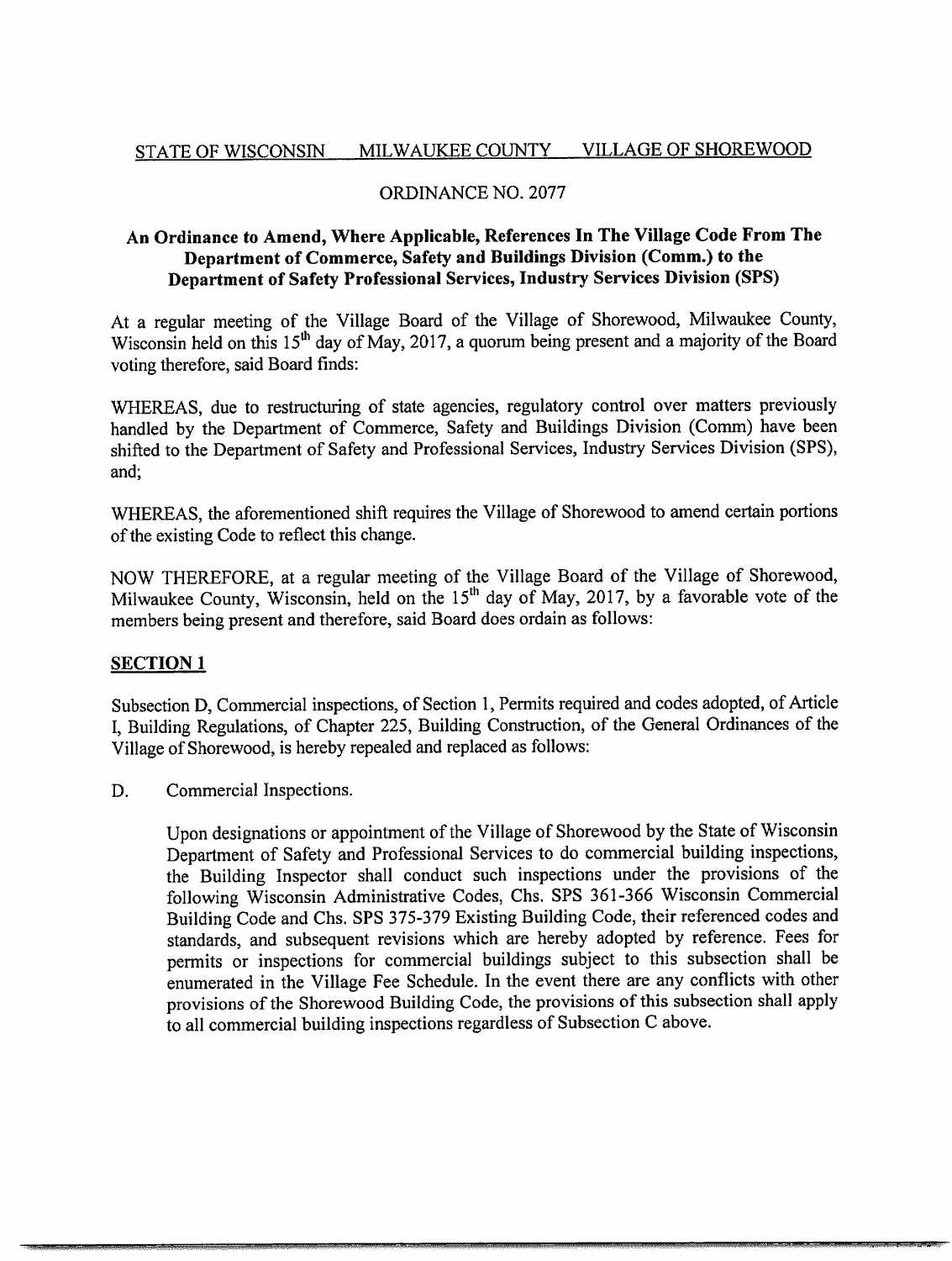## **SECTION 2**

The following definitions in Subsection A, Definitions, of Section 3, One- and two-family dwellings, of Article I, Building Regulations, of Chapter 225, Building Construction, are hereby repealed and replaced as follows:

### DEPARTMENT.

The Department of Safety and Professional Services.

#### UNIFORM DWELLING CODE

Those Administrative Code provisions, and any future amendments, revisions or modifications thereto, contained in the following chapters of the Wisconsin Administrative Code:

- (1) Chapter SPS 320, Administration and Enforcement.
- (2) Chapter SPS 321, Construction Standards.
- (3) Chapter SPS 322, Energy Conservation.
- (4) Chapter SPS 323, Heating, Ventilating, and Air-conditioning.
- (5) Chapter SPS 324, Electrical Standards.
- (6) Chapter SPS 325, Plumbing.

## **SECTION 3**

Parts (1) and (2) of Subsection C, Building Inspector, of Section 3, One- and two-family dwellings, of Article I, Building Regulations, of Chapter 225, Building Construction, are hereby repealed and replaced as follows:

- (1) Certification. The Building Inspector, or his designee, shall be certified for inspection purposes by the Department in each of the categories specified under Chapter SPS 305, Wisconsin Administrative Code.
- (2) Subordinates. The Building Inspector may designate, as necessary, subordinates to inspect buildings within the Village after each subordinate obtains certification by the Department under Chapter SPS 305, Wisconsin Administrative Code.

## **SECTION 4**

Part (1) of Subsection D, Building permits, of Section 3, One- and two-family dwellings, of Article I, Building Regulations, of Chapter 225, Building Construction, is hereby repealed and replaced as follows:

(1) Building permit required. No one- or two-family dwelling of which initial construction shall be commenced after the first day of June, 1980 shall be built, enlarged, or altered or repaired unless a building permit for that work shall first be obtained by the owner or his agents from the Planning and Development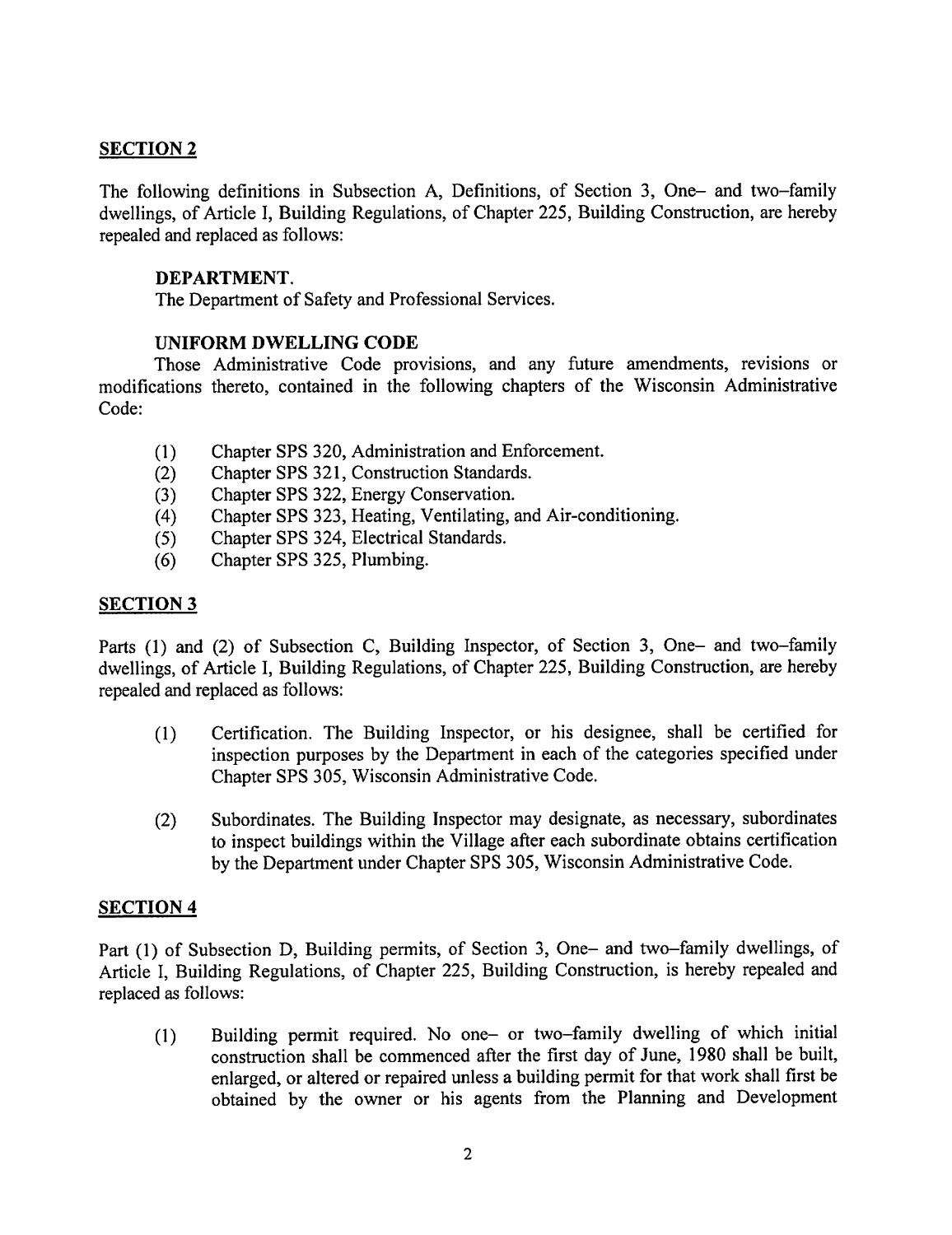Department. Application for a building permit for a new construction shall be made in writing upon the form designated as the Wisconsin Uniform Building Permit Application furnished by the Department of Safety and Professional Services.

#### **SECTION 5**

Part (2) Subsection F, Violation and Penalties, of Section 3, One- and two-family dwellings, of Article I, Building Regulations, of Chapter 225, Building Construction, is hereby repealed and replaced as follows:

(2) If an inspection reveals a noncompliance with this section or any applicable building codes, the Building Inspector, or his designee, shall notify the applicant and the owner, in writing of the violation(s) to be corrected. All cited violations shall be corrected within 30 days after written notification unless an extension of time is granted pursuant to  $\S$  SPS 320.20(3)(b).

#### SECTION 6

Subsection A of Section 13, Energy conservation under Uniform Dwelling Code, of Article II, Supplemental Building Regulations, of Chapter 225, Building Construction, is hereby repealed and replaced as follows:

A. The State of Wisconsin Administrative Code, Chapter SPS 322, Energy Conservation, as part of the State Uniform Dwelling Code, as adopted and effective December 1, 1978, and all amendments thereto, is adopted and incorporated in this article by reference.

#### **SECTION 7**

Subsection G of Section 40, Cross-connections, of Article X, Protection of Public Safety and Health, of Chapter 514, Water and Sewers, is hereby repealed and replaced as follows:

G. The Village of Shorewood adopts, by reference, the State Plumbing Code of Wisconsin, being Chs. SPS 381 to 387, Wis. Adm. Code.

#### SECTION 8

Subsection O, Installation of house laterals, of Section 47, User rules and regulations, of Article XII, Sanitary Sewer Use Regulations and Charges, of Chapter 514, Water and Sewers, is hereby repealed and replaced as follows:

O. Installation of house laterals. All service pipes (laterals) on private property will be installed in accordance with Ch. SPS 382, Wis. Adm. Code. All laterals shall be inspected.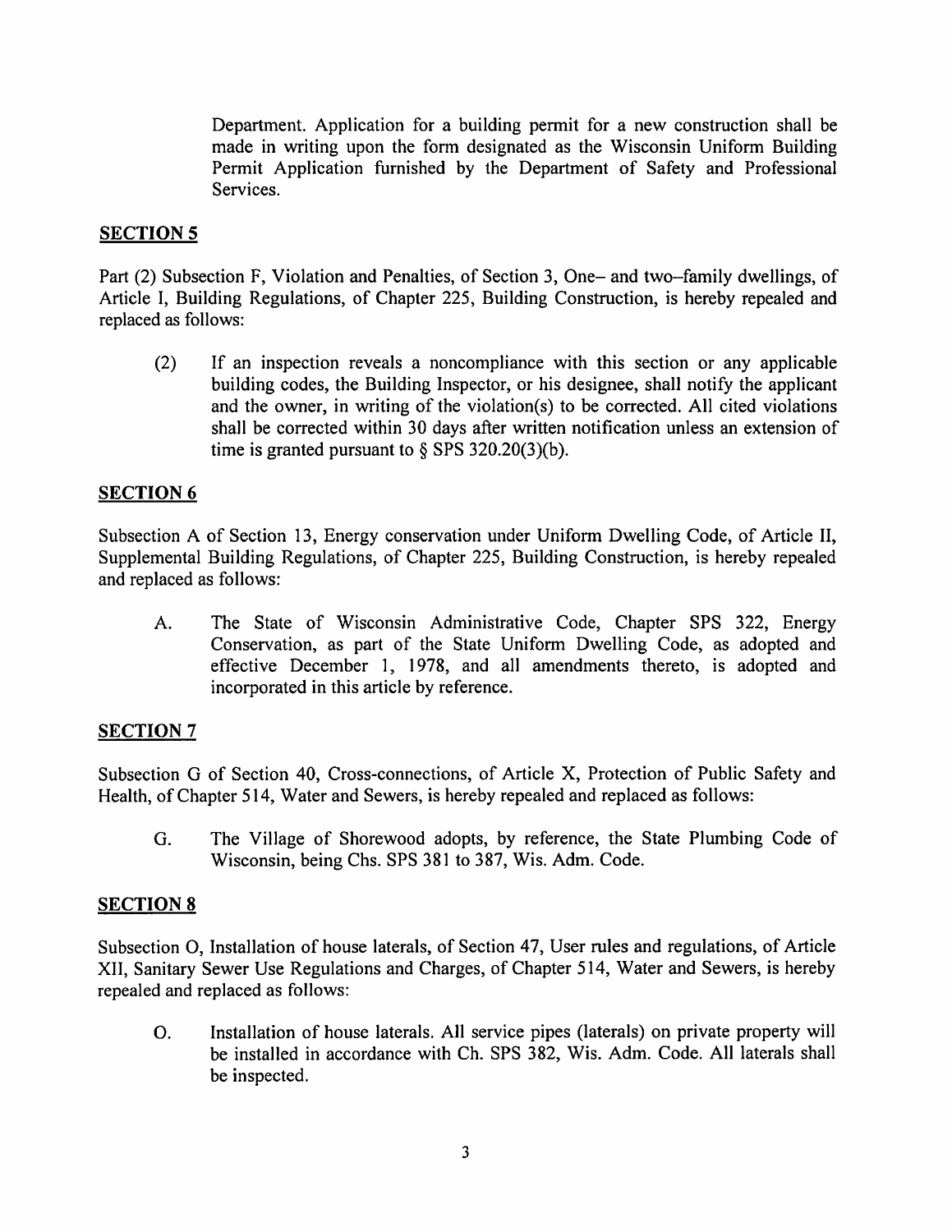# **SECTION 9**

Part (4) of Subsection D, Prohibited Uses, of Section 7, Floodway District (FW), of Chapter 536, Zoning- Floodplain Regulations, is hereby repealed and replaced as follows:

(4) Any private or public sewage systems, except portable latrines that are removed prior to flooding and systems associated with recreational areas and Departmentapproved campgrounds that meet the applicable provisions of local ordinances and Ch. SPS 383, Wis. Adm. Code.

### SECTION<sub>10</sub>

Part (7), Sewage systems, of Subsection C, Standards for development in flood fringe areas, of Section 8, Flood fringe District (FF), of Chapter 536, Zoning- Floodplain Regulations, of the General Ordinances of the Village of Shorewood, is hereby repealed and replaced as follows.

(1) Sewage systems. All on-site sewage disposal systems shall be floodproofed, pursuant to § 536-11F, to the flood-protection elevation and shall meet the provisions of all local ordinances and Ch. SPS 383, Wis. Adm. Code.

# SECTION <sup>11</sup>

Part (2) of subsection B, Floodway areas, of Section 10, Nonconforming uses, of Chapter 536, Zoning- Floodplain Regulations, shall be hereby repealed and replaced as follows:

(2) No new on-site sewage disposal system or addition to an existing on-site sewage disposal system, except where an addition has been ordered by a government agency to correct a hazard to public health, shall be allowed in a floodway area. Any replacement, repair or maintenance of an existing on-site sewage disposa system in a floodway area shall meet the applicable requirements of all municipal ordinances and Ch. SPS 383, Wis. Adm. Code.

### SECTION 12

That all Ordinances or parts of Ordinances conflicting with the provisions of this Ordinance are hereby to such extent repealed.

### SECTION 13

That this Ordinance shall take effect and be in force from and after its passage and posting.